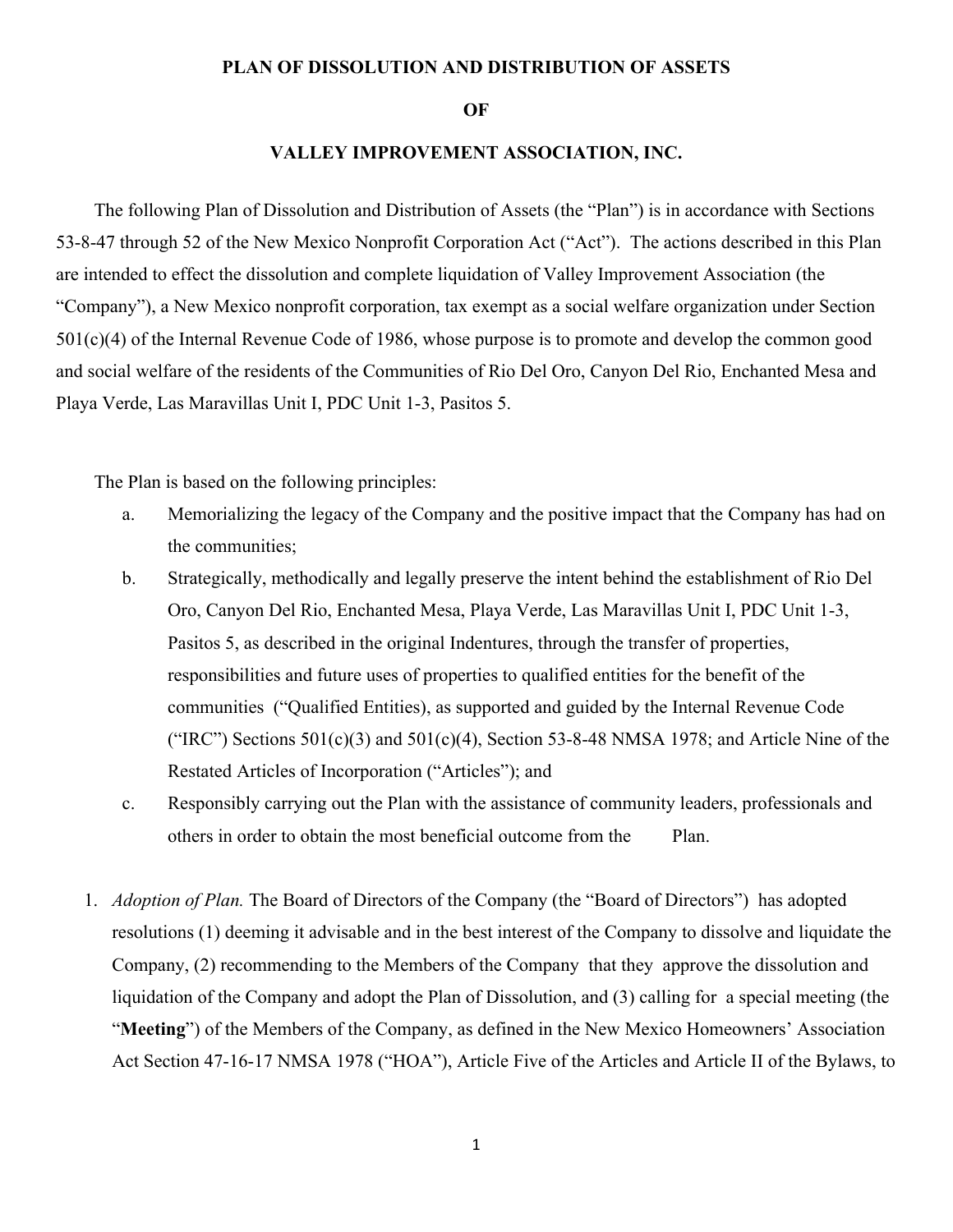take action on the dissolution and liquidation of the Company and adoption of the Plan of Dissolution per Section 53-8-49 NMSA 1978.

- 2. *Determination of Voting Members.* Pursuant to the HOA and the Article V of the Articles, Members are persons who own lots and are obligated to pay assessments under an Indenture or Covenant. Membership rights may be suspended if such member has failed to pay when due any assessment, or if any member has violated any rule or regulation of VIA regarding the use of any property or conduct with respect thereto. **Exhibit A** provides a list of Members whose membership rights have been suspended.
- 3. *Cessation of Business Activities.* Except as otherwise provided in this Section 2, the Members' approval of the Board's recommendation to dissolve and liquidate the company and adoption of the Plan ("Effective Date") in accordance with Section 53-8-47(B) of the Act, the Company will cease to conduct its affairs other than for the purpose of preserving the value of its assets, winding up and liquidating its business and affairs, including, but not limited to, causing notice of its proposed dissolution to be mailed to every known creditor of the Company, prosecuting and defending suits, whether civil or administrative, by or against the Company, collecting its assets, converting its assets into cash or cash equivalents, discharging or making provision for discharging its liabilities, withdrawing from all jurisdictions in which it is qualified to do business, distributing its remaining property to Qualified Entities, and doing every other act necessary to wind up and liquidate its business and affairs, but not for the purpose of continuing the activities for which the Company was organized. Notwithstanding the previous sentence, the Company may continue to collect assessments from Members and pay expenses until it has completed winding up.
- 4. *Financial Transparency.* The Company's financial and accounting documents are included with this Plan.
- 5. *Liquidation Process.* From and after the Effective Date, the Company shall complete the following:
	- a. *Sale of All or Substantially All of the Non-Cash Assets.* Except for properties that it will transfer to Qualified Entities as provided in this Section 3, the Company will determine whether and when to collect, sell, exchange or otherwise transfer all or substantially all of its non-cash property and assets, including, but not limited to, all tangible assets, intellectual property and other intangible assets, in one or more transactions upon such terms and conditions as the Board of Directors, in its absolute discretion, deems expedient and in the best interests of the Company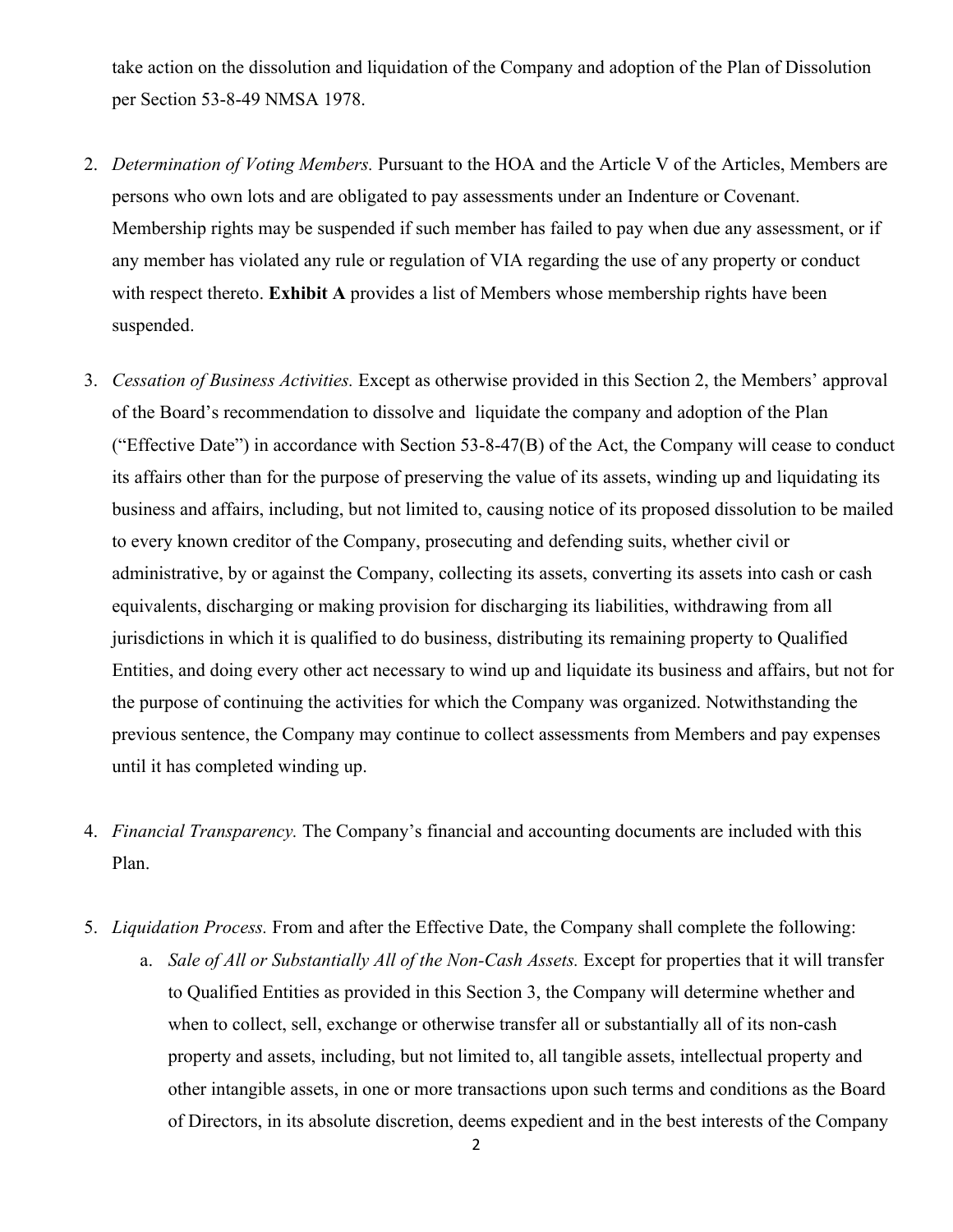and its Members, without any further vote or action by the Company's Members. To the extent that the Company has already commenced the sale, exchange, or transfer of its assets, such sales and dispositions are hereby ratified and approved. The Company's non-cash assets and properties may be sold, exchanged or transferred in one transaction or in several transactions to one or more buyers or transferees. The Company will not be required to obtain appraisals, fairness opinions, or other third-party opinions as to the value of its properties and assets in connection with the liquidation. The Company shall collect or make provision for the collection of all accounts receivable, debts and claims owing to the Company.

- b. *Payment Obligations.* The Company shall, as determined by the Board of Directors, (i) pay or make reasonable provision to pay all claims and obligations, including all contingent, conditional or unmatured contractual claims known to the Company. The Company shall pay, or make provision for payment of, such claims in full if there are sufficient assets. If there are insufficient assets, the Company shall pay claims and obligations, or make provision for payment, in accordance with their priority and, among claims of equal priority, and proportional, to the extent the Company has sufficient assets available for payment of said claims. If, and to the extent, deemed necessary, appropriate or desirable by the Board of Directors, in its absolute discretion, the Company may establish and set aside a reasonable amount of cash and/or property (the "**Contingency Reserve**") to satisfy such claims and obligations against the Company, including, without limitation, tax obligations, and all expenses related to the sale of the Company's property and assets, all expenses related to the collection and defense of the Company's property and assets, and the liquidation and dissolution provided for in this Plan.
- c. *Transfer to Like Organizations.* The Board of Directors shall have the authority to determine whether and when to transfer the Company's property and assets to Qualified Entities and shall have the authority to determine which Qualified Entity to transfer said property assets.
- d. *Distributions of Property, Home Owner Association Responsibility, HOA unpaid assessments, and other assets.* Any assets of the Company remaining after the payment of claims or the provision for payment of claims and obligations of the Company as provided in subsection (b) above, and transfer to Qualified Entities as provided in subsection (c) above shall be distributed in in one or more distributions the following manner:
	- i. The Company shall transfer school sites within Rio Del Oro and Canyon Del Rio to the respective school districts as determined by the Valencia County taxing authority property that is within the particular school districts. Each deed will include applicable and relevant deed restriction as determined by the Board.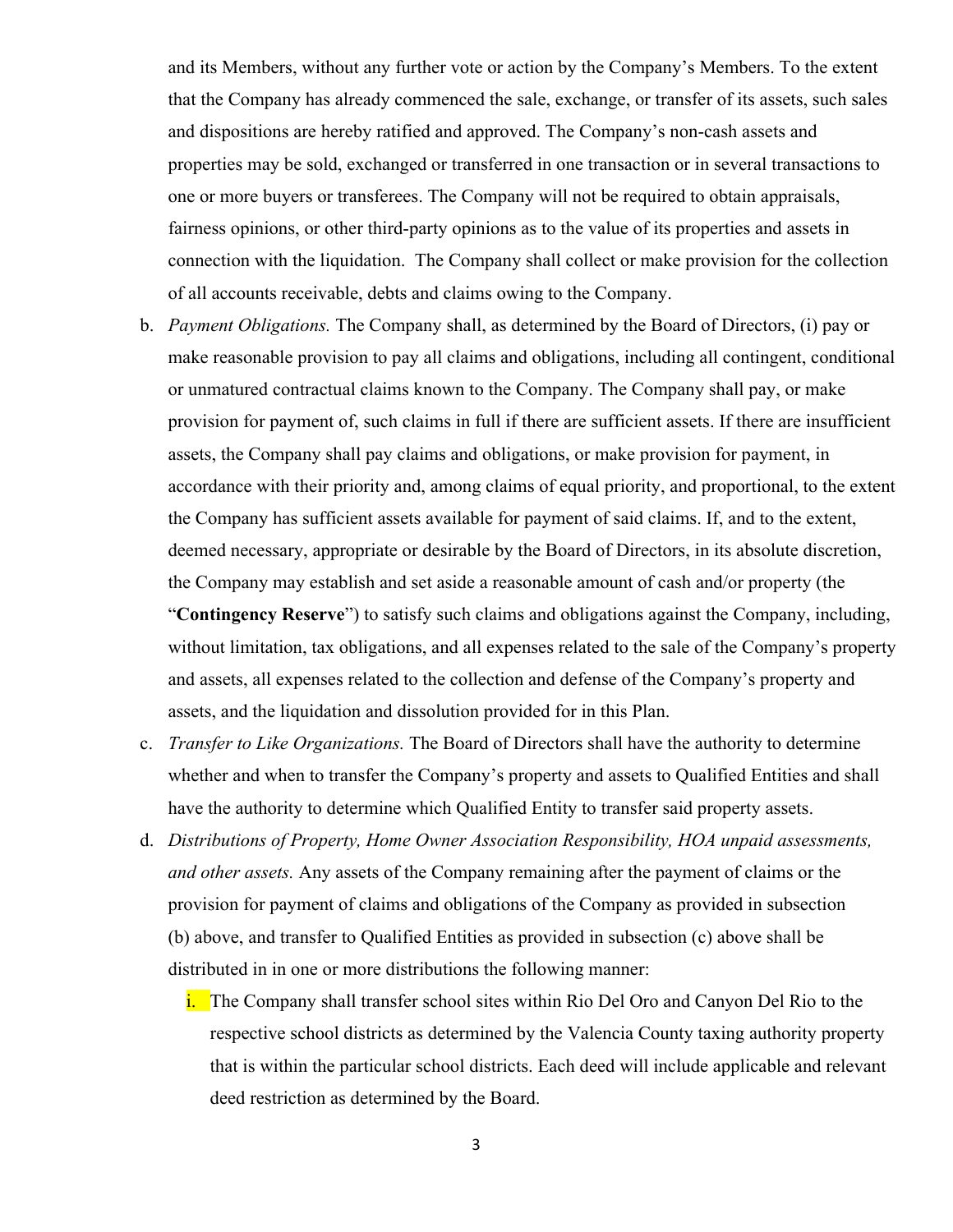- ii. The Company shall transfer all Park Sites/Community Center Sites within the Los Lunas School District to the Village of Los Lunas. Each deed will include applicable and relevant deed restriction as determined by the Board.
- iii. The Company shall transfer all Park Sites/Community Center Sites within the Belen School District to the City of Rio Communities. Each deed will include applicable and relevant deed restriction as determined by the Board.
- iv. The Company shall transfer all Drainage ways, Walkways, Drainage Easements, to Valencia County. Each deed will include applicable and relevant deed restriction as determined by the Board
- v. The Company shall transfer all individual lots owned by the Company east of Military Highway within Rio Del Oro to the County of Valencia. Each deed will include applicable and relevant deed restriction as determined by the Board.
- vi. The Company shall transfer all property known as Comanche Springs within Unit 22 to the Valencia County Soil Water Conservation for the purpose of preservation of this culturally sensitive area. Each deed will include applicable and relevant deed restriction as determined by the Board.
- vii. The Company shall sell all remaining property in Unit 64 the proceeds of the sale to be used for the costs associated with the operations of the Company to carry out and complete its final dissolution and the dissolution of its subsidiary operations. Any remaining property shall be transferred to the City of Rio Communities.
- viii. The Company shall transfer the park and ponds in Las Maravillas to Unit 1 of Las Maravillas or any Homeowners Association established by Las Maravillas. Each deed will include applicable and relevant deed restriction as determined by the Board.
	- ix. The Company shall transfer remaining assets, such as equipment, plant and fixtures, to the City of Rio Communities or other Qualified Entities as selected by the Board.
- 6. *Property Not Transferred.* The Company shall transfer any properties not otherwise transferred as provided in Section 3(d) to Valencia County or any additional Qualified Entity as selected by the Board. Each deed will include applicable and relevant deed restriction as determined by the Board.
- 7. *Final Liquidating Distribution.* Prior to the fourth anniversary of the Effective Date, the Company shall transfer any remaining assets and properties (including, without limitation, any uncollected claims,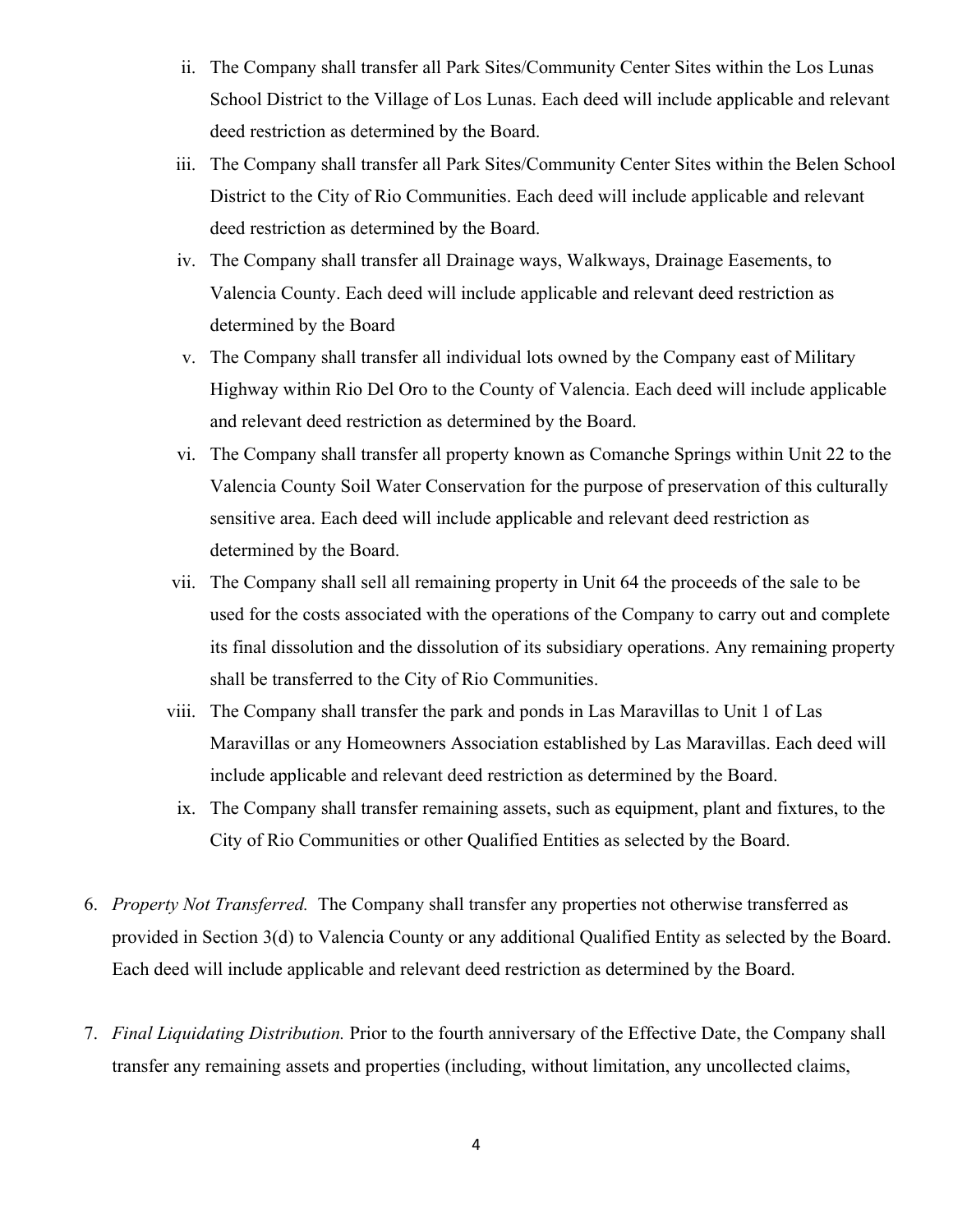contingent assets and the Contingency Reserve but excluding amounts set aside for unknown claims) to any additional Qualified Entity as selected by the Board.

- 8. *Expenses of Dissolution.* In connection with and for the purposes of implementing and assuring completion of the Plan, the Company may, in the absolute discretion of the Board of Directors, pay any brokerage, agency, professional, legal and other fees and expenses of persons rendering services to the Company in connection with the collection, sale, exchange or other disposition of the Company's property and assets and the implementation of the Plan.
- 9. *Employees and Independent Contractors.* In connection with effecting its dissolution and liquidation, for the purpose of implementing and assuring completion of the Plan, the Company may, in the absolute discretion of the Board of Directors, hire or retain such employees, consultants, independent contractors, agents and advisors as the Board of Directors deems necessary or desirable to supervise or facilitate the dissolution and liquidation. The Company may, in the absolute discretion of the Board of Directors, but subject to applicable legal and regulatory requirements, pay the Company's officers, directors, employees, consultants, independent contractors, agents, advisors and representatives, or any of them, compensation or additional compensation above their regular compensation, in money or other property, as severance, bonus, or in any other form, in recognition of the extraordinary efforts they, or any of them, will be required to undertake, or actually undertake, in connection with the implementation of the Plan.
- 10. *Indemnification*. The Company shall continue to indemnify its officers, directors, employees, and agents pursuant to this Plan in accordance with its Articles, Bylaws, law and contractual arrangements, and such indemnification will apply to acts or omissions of such persons in connection with the implementation of this Plan and the winding up of the affairs of the Company. The Board of Directors is authorized to obtain and maintain insurance as may be necessary to cover the Company's indemnification obligations.
- 11. *Records.* The Company shall make arrangements, authorizing one or more representatives or agents, to maintain such Company records as may be necessary or appropriate for purposes of any tax audit of the Company occurring during the process of dissolution or after liquidation or any other legal purpose.